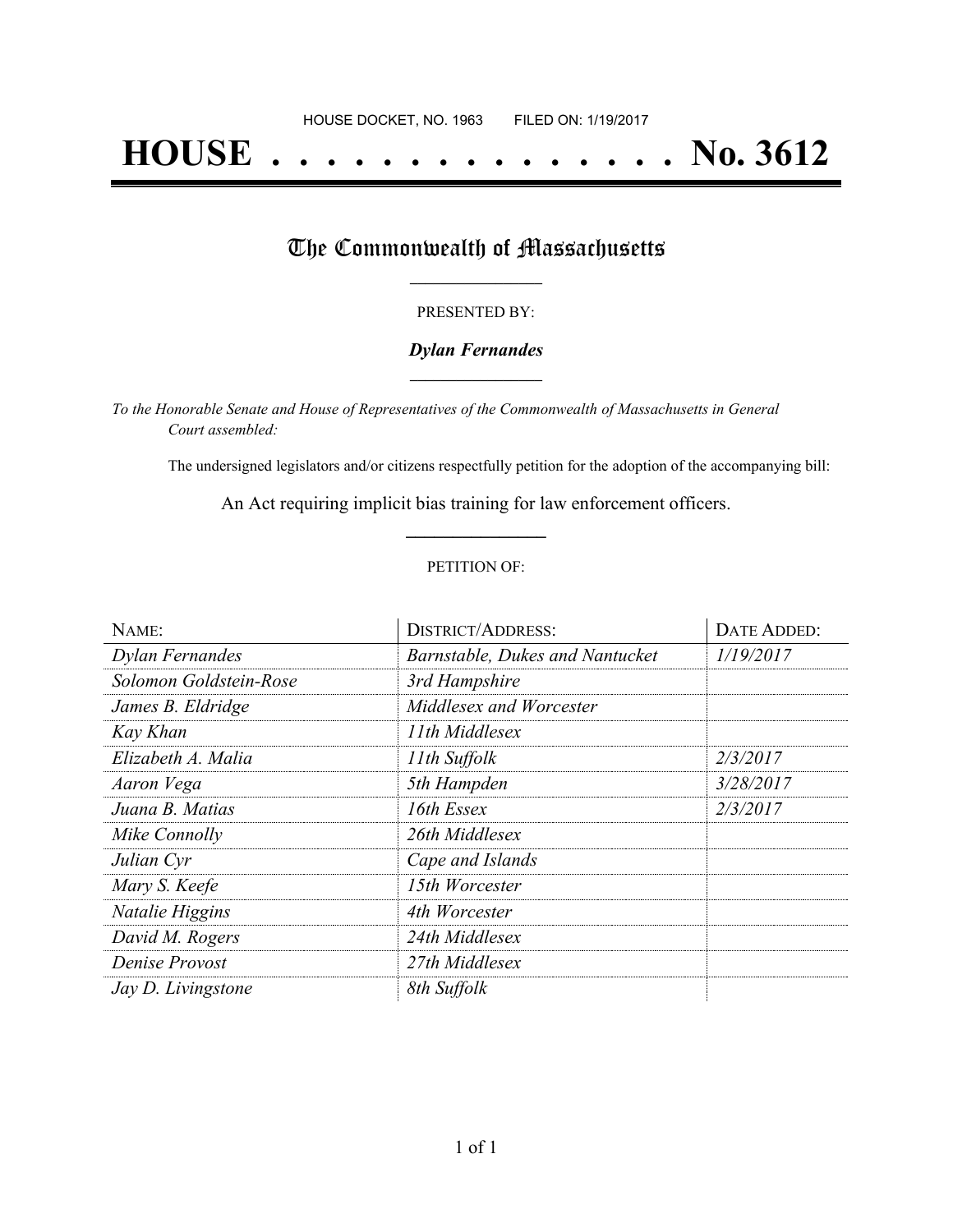## **HOUSE . . . . . . . . . . . . . . . No. 3612**

By Mr. Fernandes of Falmouth, a petition (accompanied by bill, House, No. 3612) of Dylan Fernandes and others that the Municipal Police Training Committee be authorized to develop a fair and impartial policing course. Public Safety and Homeland Security.

### The Commonwealth of Massachusetts

**In the One Hundred and Ninetieth General Court (2017-2018) \_\_\_\_\_\_\_\_\_\_\_\_\_\_\_**

**\_\_\_\_\_\_\_\_\_\_\_\_\_\_\_**

An Act requiring implicit bias training for law enforcement officers.

Be it enacted by the Senate and House of Representatives in General Court assembled, and by the authority *of the same, as follows:*

1 Chapter 41 of the General Laws is hereby amended by inserting after section 96B the 2 following section:-

 Section 96C. The municipal police training committee, hereinafter the committee, shall develop an in-person, fair and impartial policing course, based off of the similar, existing course material on fair and impartial policing developed by the committee. The committee shall establish the Massachusetts Policy and Procedures for Implicit Bias Training, which shall set forth training requirements and establish minimum standards that law enforcement agencies throughout the commonwealth shall implement in their practices and training of law enforcement officers.

10 Every police officer employed on a full-time basis in the police department of any city or 11 town, the Massachusetts State Police department, the Massachusetts Environmental Police 12 department, or the University of Massachusetts police department shall attend a 3 hour, in-person